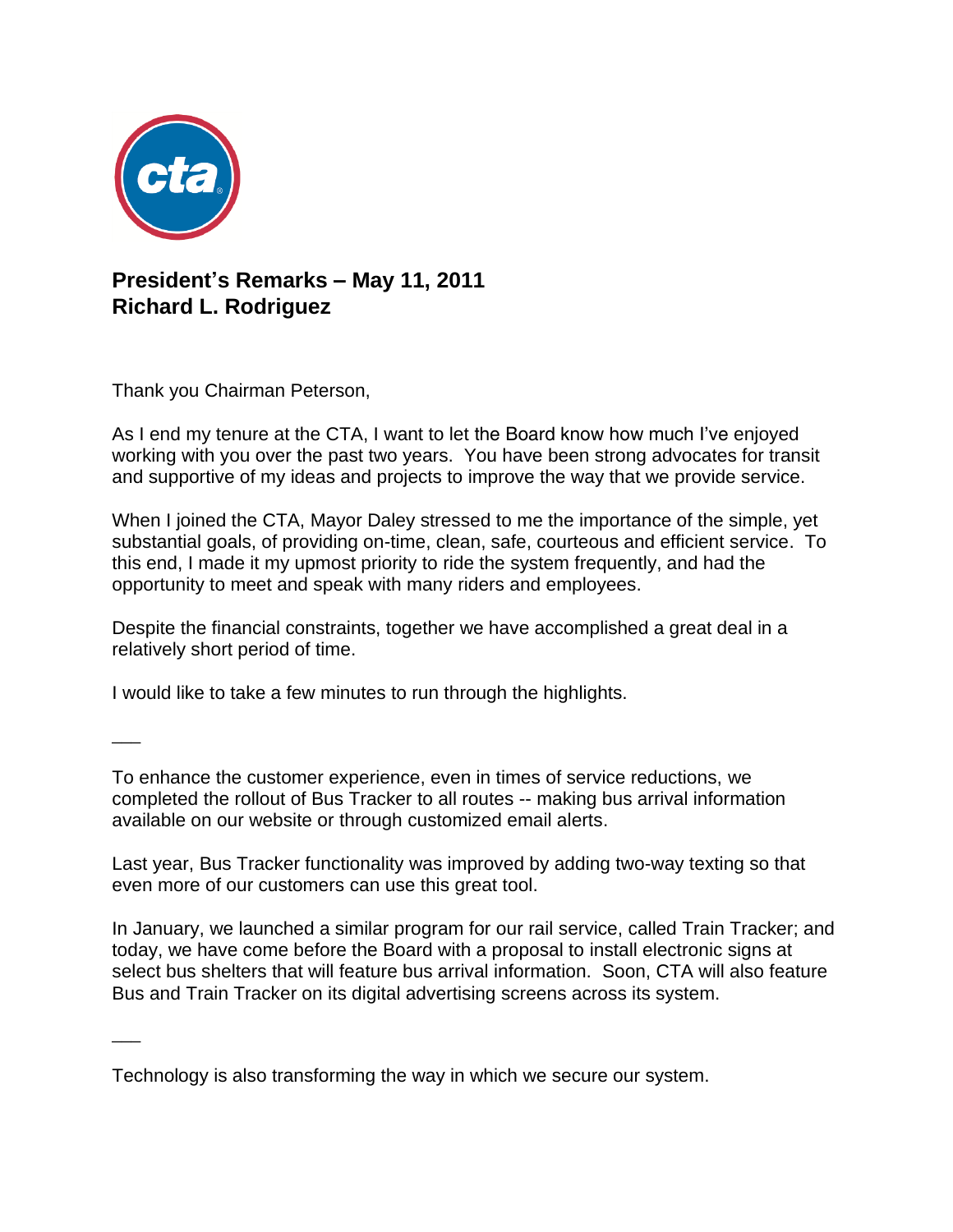All CTA stations now have at least one camera, and a current project underway will increase coverage through the installation of additional cameras.

We are also testing the use of cameras on rail cars. The new 5000 series will already come equipped with cameras, and we are testing the best way to retrofit the remainder of our fleet.

 $\overline{\phantom{a}}$ 

Where funding has been made available, we have made enhancements to our infrastructure.

In 2009, we secured \$241 million dollars in capital funding through the federal stimulus bill. We used this money to improve travel conditions for our customers through the elimination of slow zones along the Blue Line; the rehabilitation of existing bus and rail cars; and the purchase of 58 new hybrid articulated buses.

Stimulus funds also allowed us to make renovations to the Cermak/Chinatown Red Line station, including features that make the station accessible to customers with disabilities.

On the North Side, we finished the Brown Line Capacity Expansion project. And we were able to refurbish the Red Line station at North and Clybourn, through a partnership with Apple Inc.

We are also working with the City of Chicago and the Village of Skokie to break ground on two new stations – at Morgan Street on the Green Line and a new Yellow Line stop in Skokie.

 $\overline{\phantom{a}}$ 

Looking to the future, we began taking a holistic approach to plan much-needed improvements on the Red Line, from end-to-end. The alternatives analysis was completed for the extension on the south end of the Red Line, as was also done for the proposed Orange and Yellow Line extensions.

This accomplishment puts the CTA one step further in the planning process under the New Starts Program.

For the north end of the Red Line, where the infrastructure is in dire need of not only renovation, but also modernization, we conducted a Vision Study. We were happy to see the engagement of thousands of people in this process who shared their input through their participation in community meetings or through written comments. And we will soon be proceeding with an environmental impact study to further the process.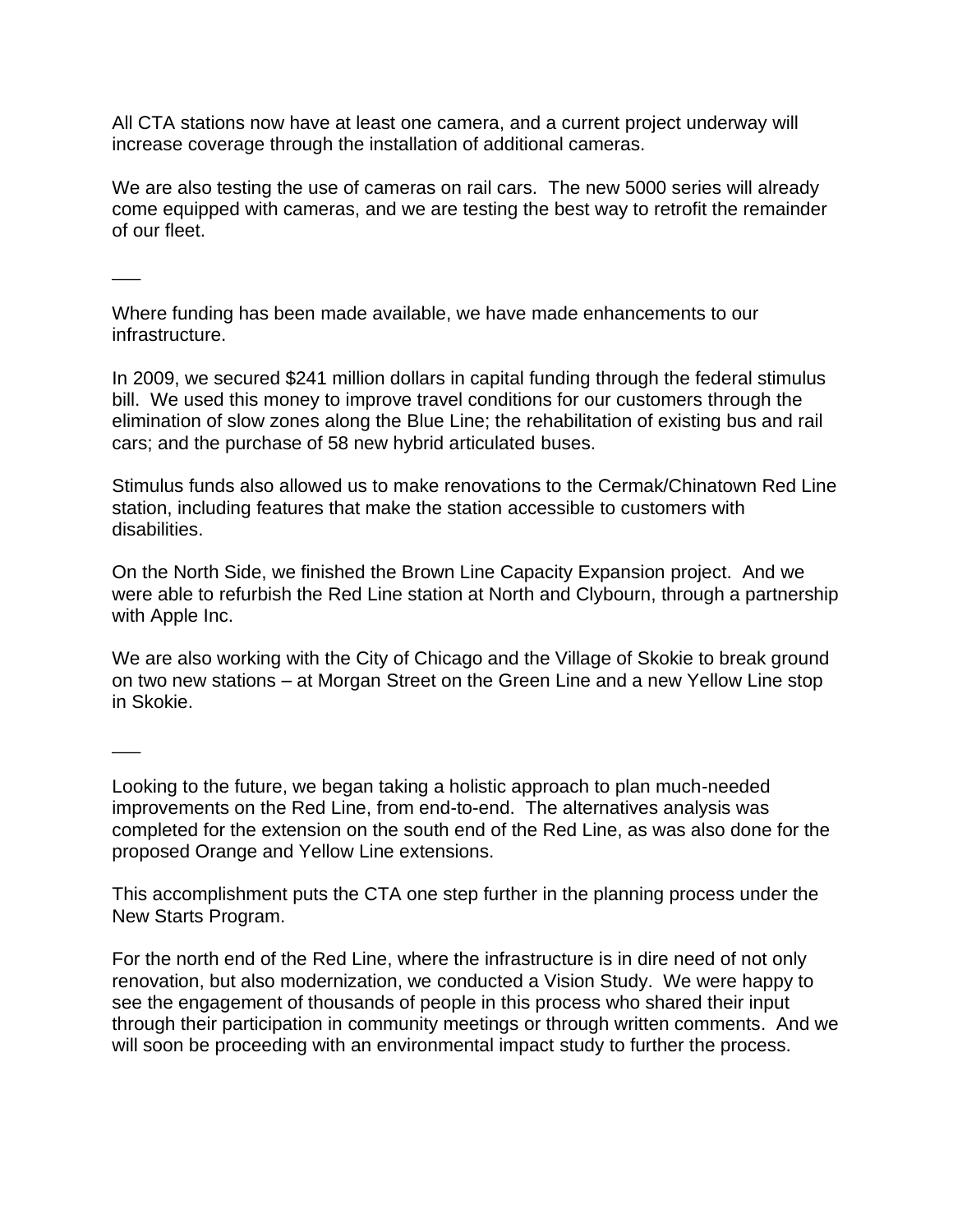Extension and modernization projects are large undertakings that take years to be realized, but we have made great progress and continue to forge ahead.

Our infrastructure investments were not all directed at the rail side of the business.

In addition to the hybrid buses we purchased, both the CTA and the City of Chicago were successful at receiving federal grants to pilot a bus rapid transit route, which is currently being developed in partnership with CDOT.

 $\overline{\phantom{a}}$ 

 $\overline{\phantom{a}}$ 

 $\overline{\phantom{a}}$ 

Another one of my priorities was improving efficiencies.

As an environmentally conscious organization, we created a Green Team and a section on our web site for the ongoing development of green initiatives to achieve energy and cost savings.

Given our financial constraints, I also challenged my management staff to reduce costs, increase revenues, and still provide the best value for our customers. I appreciate and commend their notable efforts to hold down costs, while still getting the job done.

As you know, due to the economic downturn, I had the challenging task of balancing two of CTA's worst budget shortfall in years. In 2010, we had to make the difficult decision to reduce service. Nonetheless, we made every effort to minimize the impact to all riders, ensure a strong awareness campaign to prepare riders for the changes, and promote the use of Bus Tracker.

This approach to service reductions helped us maintain our ridership. In fact, our ridership levels for 2010 remained within one percentage point of the prior year. I want to thank our riders for their loyal use of our system, and for their understanding as CTA weathered the recession.

To raise non-farebox revenues, we significantly increased the number of ATM machines on CTA property, brought in new concessions, tested specialty vending machines, and leased office and commercial space in this building.

We also began a process to pursue public-private partnerships for revenue and/or costsaving opportunities. The CTA is moving forward with a plan to valuate its assets and pursue naming rights and corporate sponsorships. Responses to an RFP are currently being evaluated and a recommendation will soon come before the Board.

Likewise, we started the process of planning an open fare initiative that will give riders greater convenience when paying their fares, while providing cost-savings to CTA.